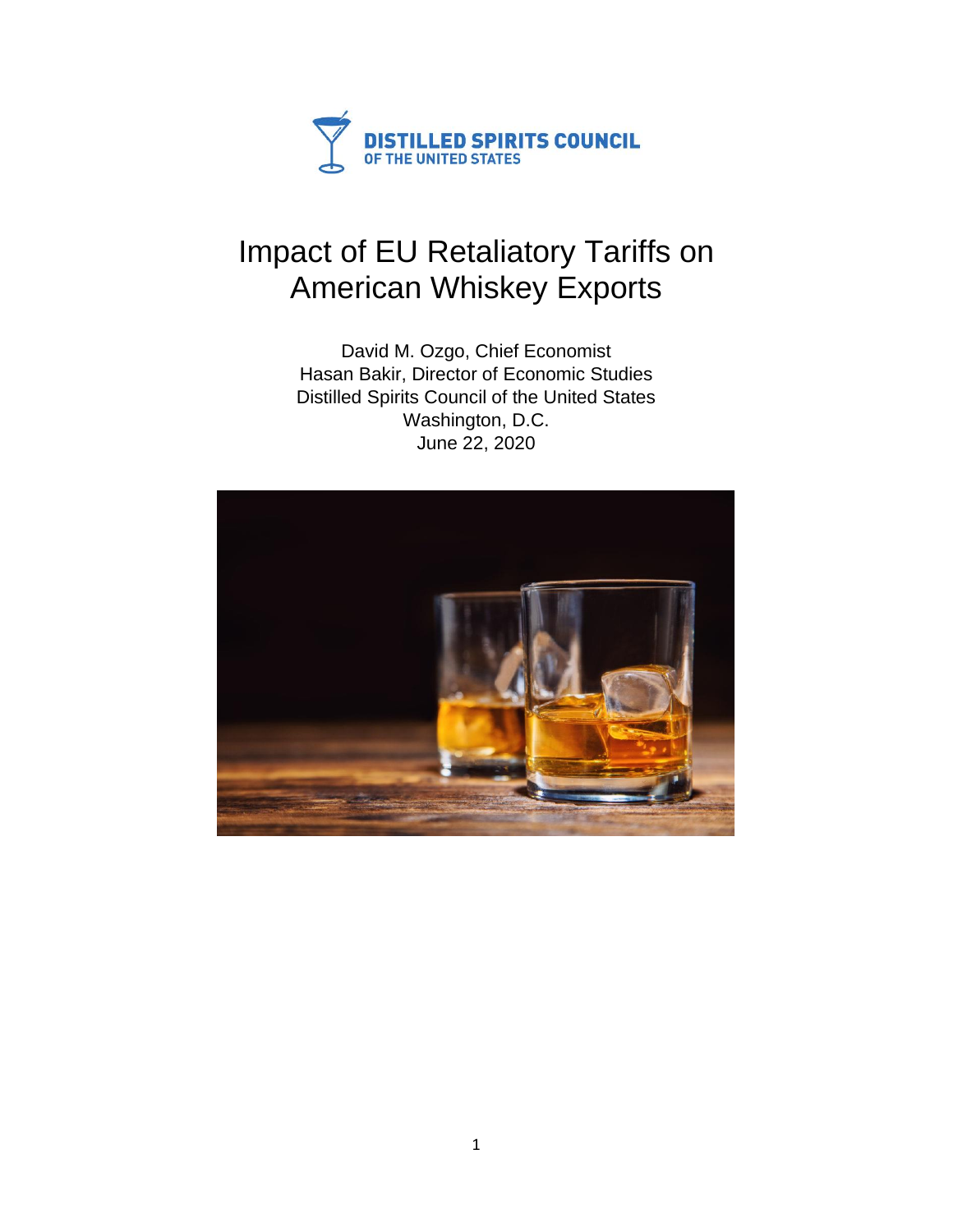## **Impact of EU Retaliatory Tariffs on American Whiskey Exports**

#### **June 22, 2020**

The European Union (EU) imposed a retaliatory tariff of 25% on American Whiskeys on June 22, 2018 in response to U.S. tariffs on imported steel and aluminum. This report analyzes the impact that these retaliatory tariffs have had on U.S. exports of whiskey to the EU. It makes the following points:

- American Whiskey, including Bourbon, Tennessee Whiskey and American Rye Whiskey are distinctly American spirits that may only be produced in the United States. In fact, Bourbon and Tennessee Whiskey are officially recognized as distinctive products in many key export markets, including in all EU member countries.
- American Whiskeys have only a 20% market share in the EU whiskey market. Thus, there is plenty of room for export growth. The EU is the single largest American Whiskey export market and, in 2019, accounted for 52% of global American Whiskey exports.
- In 1997, the U.S. and EU eliminated tariffs on the majority of spirits. As a result, American distillers invested in marketing and promotional resources in the EU. This investment has allowed American whiskey exports to the EU to grow fivefold between January 1997 and June 2018 to \$757 million annually.
- Since the imposition of tariffs in June 2018, American Whiskey exports to the EU have declined by 33%, reducing exports by \$256 million from their peak levels.
- Actual losses are much greater than \$256 million. American whiskey exports were reasonably expected to grow at a 5.2% annual rate. Thus, current exports are \$337 million lower than what we would have expected in the absence of the tariffs.
- For American Whiskeys to fulfill their potential in the EU, tariffs must be removed to make American Whiskey competitive again.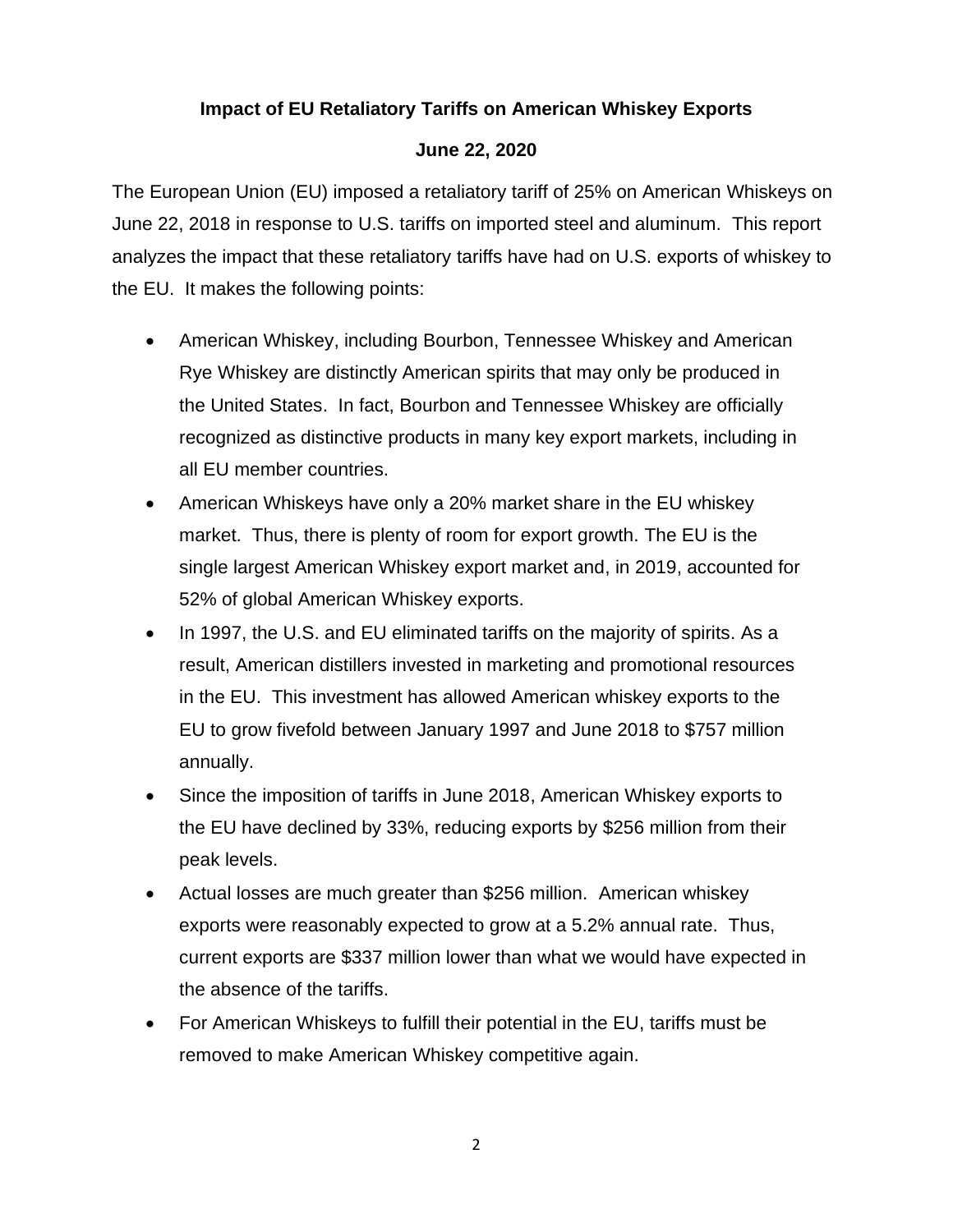### **EU market has great potential for American Whiskeys**

The United States produces several types of American Whiskeys, including Bourbon, Tennessee Whiskey, American Rye Whiskey and American Single Malt Whiskey. Bourbon and Tennessee Whiskey, in particular, currently enjoy distinctive product status in 44 countries, including all of the EU member countries. Bourbon, Tennessee Whiskey, American Rye Whiskey and American Single Malt Whisky all were developed in the United States, have unique flavor characteristics, and can only be produced in the United States according to the standards of identity as delineated by the U.S. Treasury Department's Alcohol and Tobacco Tax and Trade Bureau.

In 1994, the U.S. and EU signed an exchange of letters under which the EU agreed to recognize and protect "Bourbon," "Bourbon Whiskey" and "Tennessee Whiskey" as distinctive products of the U.S. In return, the U.S. agreed to recognize and protect "Scotch Whisky," "Irish Whiskey," "Cognac," "Armagnac," "Calvados," and "Brandy de Jerez."

Traditionally, when consumers outside the U.S. consume whiskey, the whiskey consumed has been Scotch, which can only be produced in Scotland. Thus, for the U.S. to be competitive in the world whiskey market, American Whiskey exporters had to get non-Americans interested in American Whiskeys.

Globally the U.S. exported \$955 million of American Whiskey in 2019, but there is great potential to increase exports, particularly into Europe. In the EU, American Whiskeys have just a 20% market share of the total whiskey market when measured at retail. Even a small percentage gain would mean millions of dollars in new export revenue.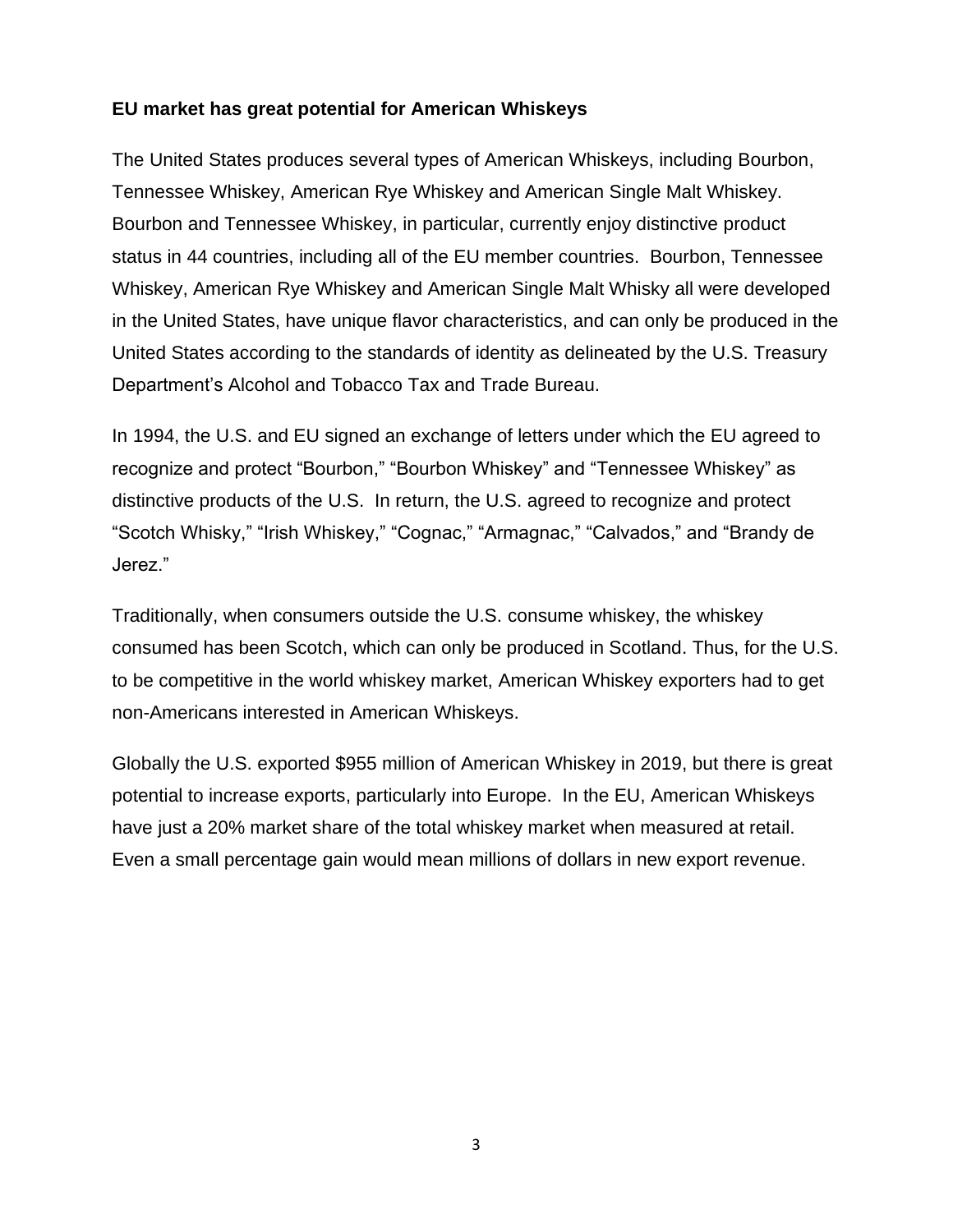

#### **American Whiskeys saw fivefold growth in the EU prior to the imposition of tariffs**

In 1997, the U.S. and the EU mutually agreed to eliminate tariffs on practically all distilled spirits. Due in part to the reduction in tariffs and distinctive product recognition for Bourbon and Tennessee Whiskey, American distillers invested a vast amount of marketing and promotional resources in foreign markets in order to grow exports. Their investment and efforts were paying off, particularly in the EU.

Between January 1997 and June 2018 (when tariffs were implemented), American Whiskey exports to the EU grew from \$143 million to \$757 million, a fivefold increase. As noted below, the growth in U.S. whiskey exports to the EU was remarkably steady. Except for the 2008/09 recession and a period in 2015/16 when appreciation in the dollar made American Whiskeys less price competitive, growth was constant.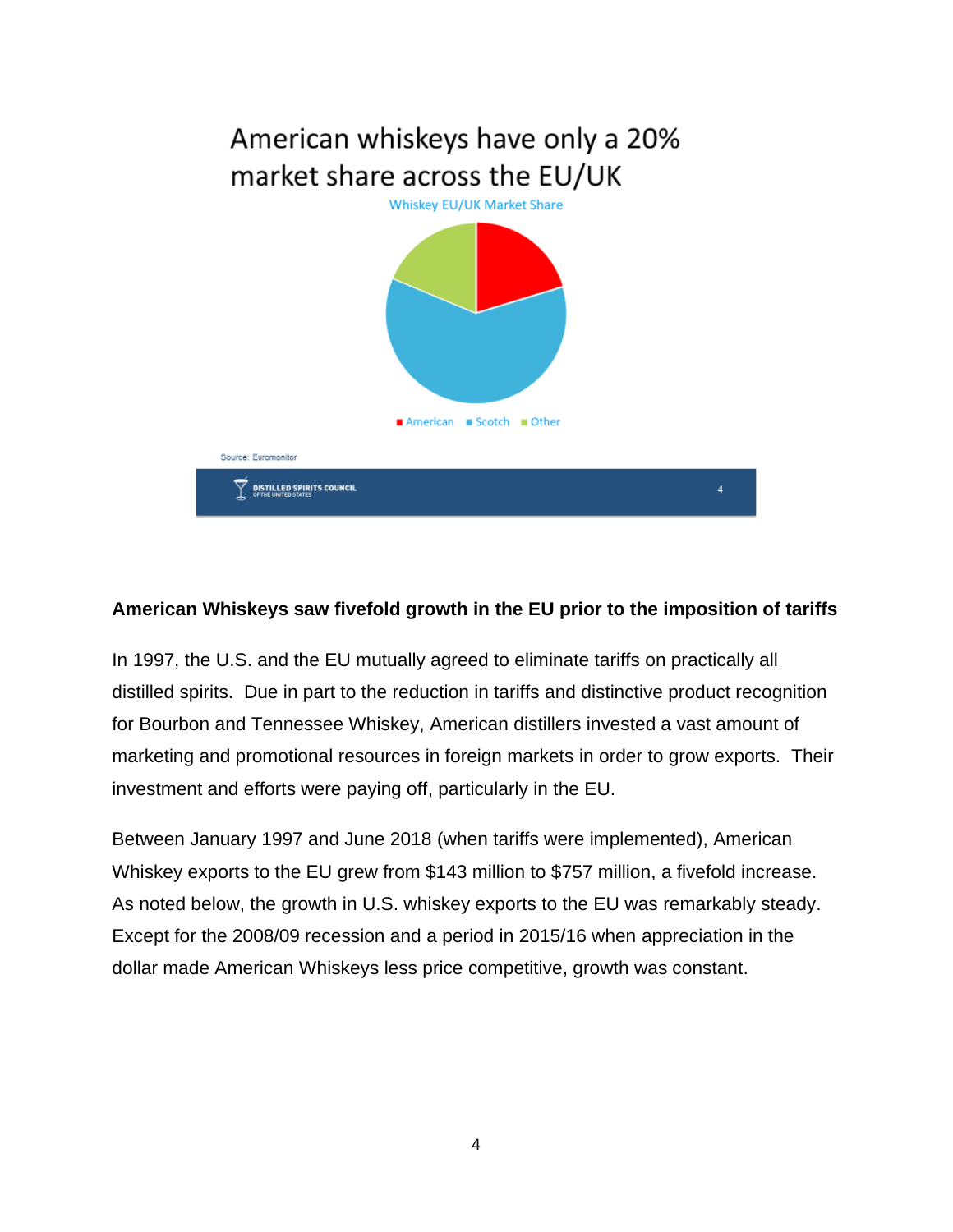

# American Whiskey Exports to the E.U.

#### **Tariffs have caused American Whiskey exports to the EU to decline by 33%**

Unfortunately, this constant growth came to a sudden end in June 2018 when the EU imposed a 25% tariff on American Whiskey. This tariff was in retaliation for U.S. tariffs on EU steel and aluminum exports to the U.S.

Tariffs act as a tax on exports, which are ultimately paid by the consumer. When faced with a tariff, generally producers have two options. If producers pass along the cost of the tariff to the customers, their products will become less price competitive and sales will be lost.

Alternatively, a producer can absorb tariff costs if able to do so. Exporters will sometimes absorb the cost of the tariff to protect their market share. But, doing so is usually not a long-term solution as the increased cost could make the exported product non-profitable.

As to which option a distiller chooses will depend upon the individual company. However, both options cause total exports decline. When the EU's tariffs went into effect, American Whiskey exports began to fall immediately.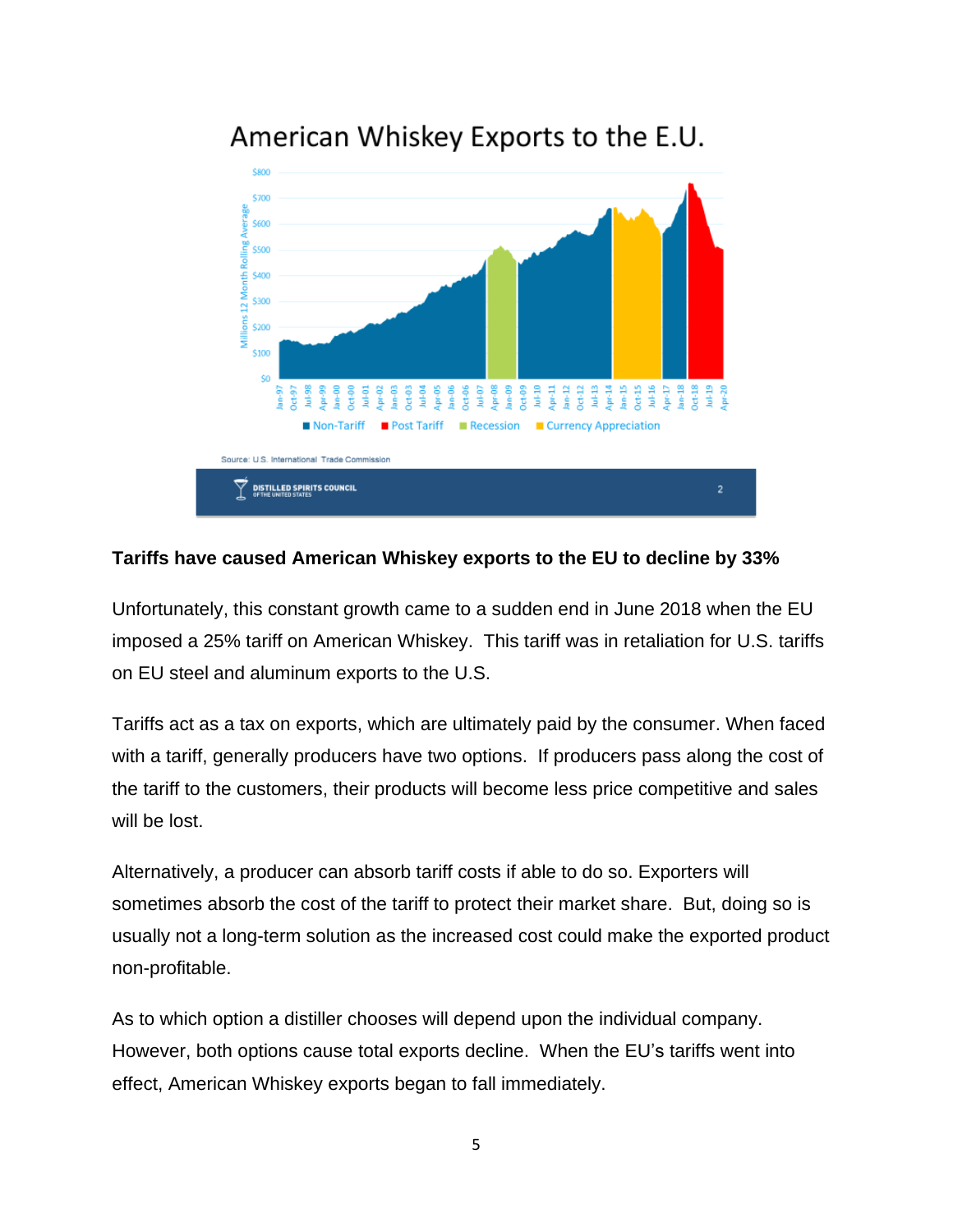Between June 2018 and April 2020, the last month for which export data is available, American Whiskey exports declined from \$757 million to \$501 million – a decline of \$256 million, or 33%.<sup>i</sup>

| <b>U.S. American Whiskey Exports to EU</b> |                    |
|--------------------------------------------|--------------------|
| (12-Month Rolling Totals)                  |                    |
| Date                                       | Exports (Millions) |
| <b>Jun-18</b>                              | \$757              |
| <b>Jul-18</b>                              | \$761              |
| Aug-18                                     | \$757              |
| Sep-18                                     | \$759              |
| Oct-18                                     | \$734              |
| <b>Nov-18</b>                              | \$728              |
| Dec-18                                     | \$704              |
| Jan-19                                     | \$705              |
| Feb-19                                     | \$696              |
| Mar-19                                     | \$674              |
| Apr-19                                     | \$648              |
| May-19                                     | \$626              |
| Jun-19                                     | \$597              |
| <b>Jul-19</b>                              | \$591              |
| Aug-19                                     | \$568              |
| Sep-19                                     | \$545              |
| Oct-19                                     | \$527              |
| <b>Nov-19</b>                              | \$507              |
| Dec-19                                     | \$514              |
| Jan-20                                     | \$511              |
| Feb-20                                     | \$507              |
| Mar-20                                     | \$505              |
| Apr-20                                     | \$501              |
| Source: US International Trade             |                    |
| Commission                                 |                    |

#### **American Whiskey exports to the EU are \$337 million less than expected**

In fact, total lost exports were even greater. Given the dominant market share enjoyed by Scotch, American Whiskey would have been expected to continue to grow. Had exports merely grown at the pre-tariff rate (5.2%) American Whiskey exports to the EU would have reached \$838 million by June 2020. Thus, the tariffs on American Whiskey have reduced U.S. whiskey exports by an estimated \$337 million.